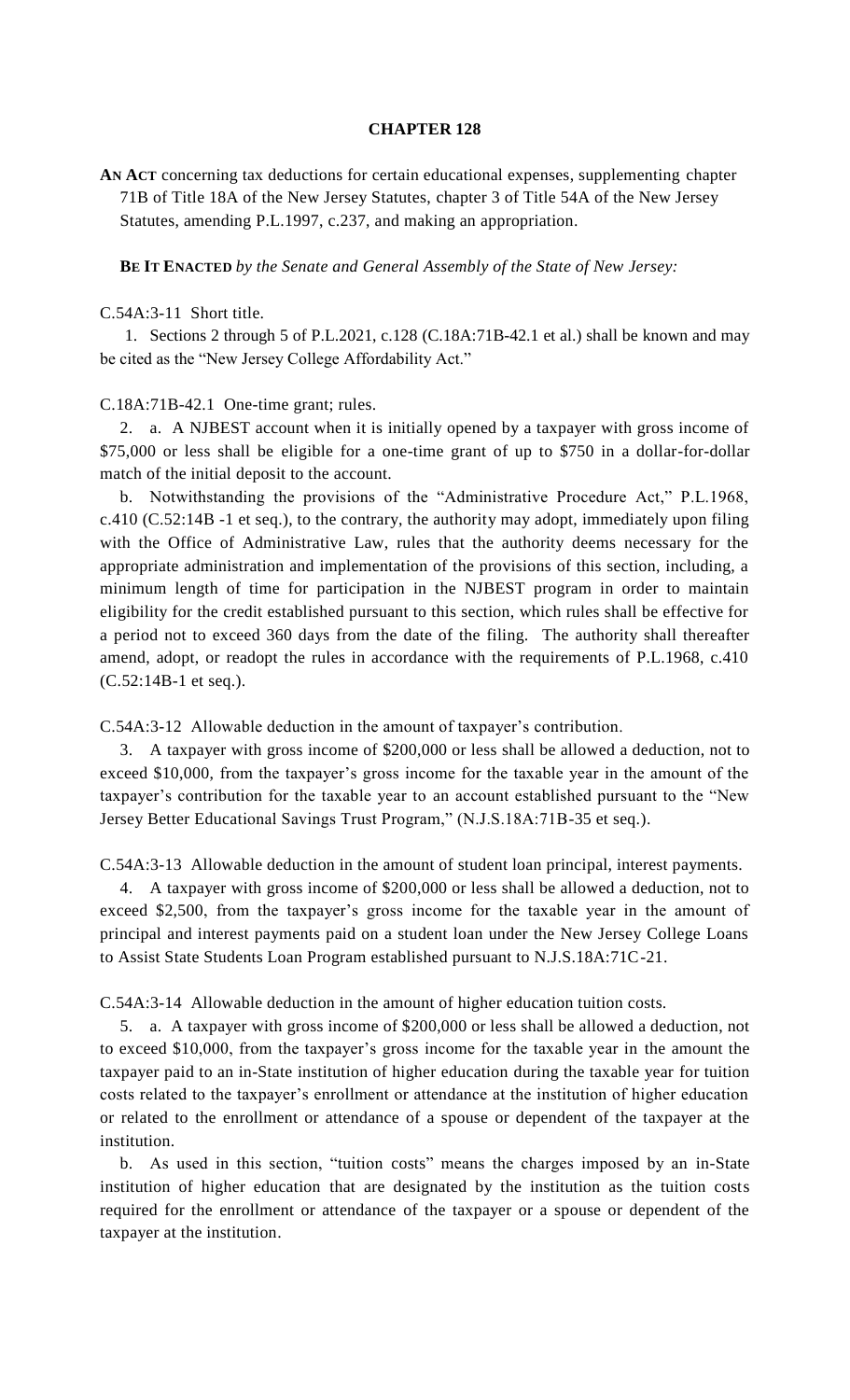6. Section 13 of P.L.1997, c.237 (C.54A:6-25) is amended to read as follows:

C.54A:6-25 Certain earnings, distributions excluded from gross income.

13. a. Gross income shall not include earnings on a Coverdell education savings account, a qualified tuition program account, or a qualified ABLE account until the earnings are distributed from the account, at which time the amount of the distribution attributable to earnings on the account and the amount of the distribution attributable to contributions allowed as a deduction pursuant to section 3 of P.L.2021, c.128 (C.54A:3-12) shall be includible in the gross income of the distributee except as provided in this section.

b. Gross income shall not include qualified distributions as defined in paragraph (3) of subsection c. of this section.

c. For purposes of this section:

(1) "Coverdell education savings account" means a Coverdell education savings account as defined pursuant to paragraph (1) of subsection (b) of section 530 of the federal Internal Revenue Code of 1986, 26 U.S.C. s.530.

(2) "Qualified tuition program account" means an account established pursuant to the "New Jersey Better Educational Savings Trust (NJBEST) Program," (N.J.S.18A:71B-35 et seq.) or an account established pursuant to any qualified tuition program, as defined pursuant to subsection (b) of section 529 of the federal Internal Revenue Code of 1986, 26 U.S.C. s.529 or a tuition credit or certificate purchased pursuant to any such program.

(3) "Qualified distribution" means any of the following:

(a) a distribution from a qualified tuition program account that is used for qualified higher education expenses as defined pursuant to paragraph (3) of subsection (e) of section 529 or a distribution from a qualified ABLE account that is used for qualified disability expenses as defined pursuant to paragraph (5) of subsection (e) of section 529A of the federal Internal Revenue Code of 1986, 26 U.S.C. s.529 or 529A;

(b) a rollover from one account to another account as described in clause (i) of subparagraph (C) of paragraph (3) of subsection (c) of section 529, clause (i) of subparagraph (C) of paragraph (1) of subsection (c) of section 529A, or paragraph (5) of subsection (d) of section 530 of the federal Internal Revenue Code of 1986, 26 U.S.C. s.529, 529A, or 530; or

(c) a change in designated beneficiaries of an account as described in clause (ii) of subparagraph (C) of paragraph (3) of subsection (c) of section 529, clause (ii) of subparagraph (C) of paragraph (1) of subsection (c) of section 529A, or paragraph (6) of subsection (d) of section 530 of the federal Internal Revenue Code of 1986, 26 U.S.C. s.529, 529A, or 530; and

(d) any other transfer involving a qualified ABLE account which is a qualified distribution for the purposes of section 529A of the federal Internal Revenue Code, 26 U.S.C. s.529A.

(4) "Qualified ABLE account" means an account established pursuant to P.L.2015, c.185 (C.52:18A-250 et al.) or an account established pursuant to any qualified State ABLE Program established pursuant to section 529A of the federal Internal Revenue Code of 1986, 26 U.S.C. s.529A.

d. The portion of a distribution from a Coverdell education savings account, a qualified ABLE account, or a qualified tuition program account that is attributable to earnings and the amount of the distribution attributable to contributions allowed as a deduction pursuant to section 3 of P.L.2021, c.128 (C.54A:3-12) shall be determined in accordance with the principles of section 72 of the federal Internal Revenue Code of 1986, 26 U.S.C. s.72, as applied for purposes of sections 529, 529A, and 530 of the federal Internal Revenue Code of 1986, 26 U.S.C. ss.529, 529A, and 530.